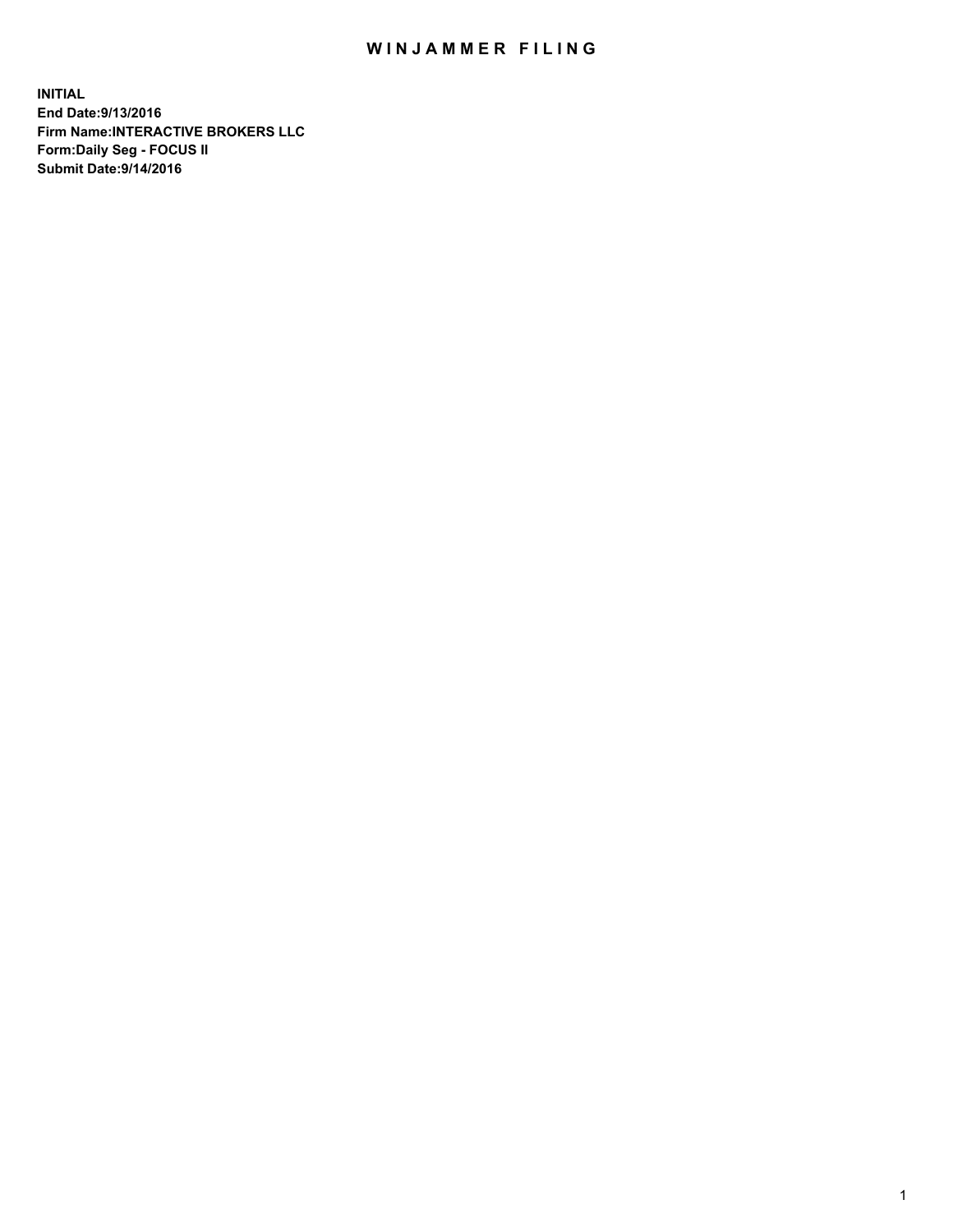## **INITIAL End Date:9/13/2016 Firm Name:INTERACTIVE BROKERS LLC Form:Daily Seg - FOCUS II Submit Date:9/14/2016 Daily Segregation - Cover Page**

| Name of Company<br><b>Contact Name</b><br><b>Contact Phone Number</b><br><b>Contact Email Address</b>                                                                                                                                                                                                                          | <b>INTERACTIVE BROKERS LLC</b><br><b>James Menicucci</b><br>203-618-8085<br>jmenicucci@interactivebrokers.c<br>om |
|--------------------------------------------------------------------------------------------------------------------------------------------------------------------------------------------------------------------------------------------------------------------------------------------------------------------------------|-------------------------------------------------------------------------------------------------------------------|
| FCM's Customer Segregated Funds Residual Interest Target (choose one):<br>a. Minimum dollar amount: ; or<br>b. Minimum percentage of customer segregated funds required:% ; or<br>c. Dollar amount range between: and; or<br>d. Percentage range of customer segregated funds required between: % and %.                       | $\overline{\mathbf{0}}$<br>0<br>155,000,000 245,000,000<br>00                                                     |
| FCM's Customer Secured Amount Funds Residual Interest Target (choose one):<br>a. Minimum dollar amount: ; or<br>b. Minimum percentage of customer secured funds required:%; or<br>c. Dollar amount range between: and; or<br>d. Percentage range of customer secured funds required between: % and %.                          | $\overline{\mathbf{0}}$<br>0<br>80,000,000 120,000,000<br>00                                                      |
| FCM's Cleared Swaps Customer Collateral Residual Interest Target (choose one):<br>a. Minimum dollar amount: ; or<br>b. Minimum percentage of cleared swaps customer collateral required:% ; or<br>c. Dollar amount range between: and; or<br>d. Percentage range of cleared swaps customer collateral required between:% and%. | $\overline{\mathbf{0}}$<br>$\overline{\mathbf{0}}$<br>00<br>0 <sub>0</sub>                                        |

Attach supporting documents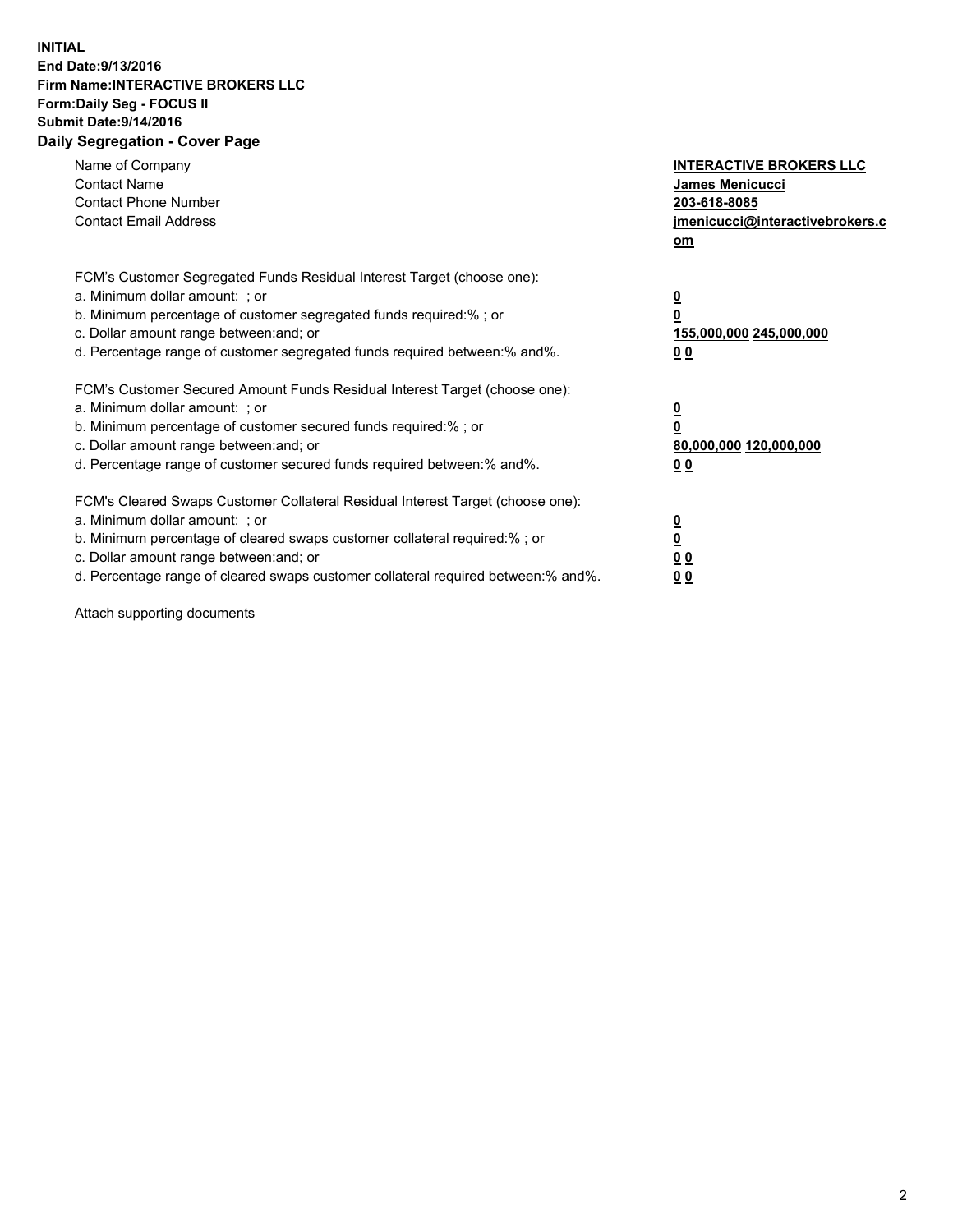## **INITIAL End Date:9/13/2016 Firm Name:INTERACTIVE BROKERS LLC Form:Daily Seg - FOCUS II Submit Date:9/14/2016 Daily Segregation - Secured Amounts**

|     | Daily Jegregation - Jeculed Aniounts                                                                       |                                  |
|-----|------------------------------------------------------------------------------------------------------------|----------------------------------|
|     | Foreign Futures and Foreign Options Secured Amounts                                                        |                                  |
|     | Amount required to be set aside pursuant to law, rule or regulation of a foreign                           | $0$ [7305]                       |
|     | government or a rule of a self-regulatory organization authorized thereunder                               |                                  |
| 1.  | Net ledger balance - Foreign Futures and Foreign Option Trading - All Customers                            |                                  |
|     | A. Cash                                                                                                    | 365, 184, 776 [7315]             |
|     | B. Securities (at market)                                                                                  | 0 [7317]                         |
| 2.  | Net unrealized profit (loss) in open futures contracts traded on a foreign board of trade                  | 5,181,350 [7325]                 |
| 3.  | Exchange traded options                                                                                    |                                  |
|     | a. Market value of open option contracts purchased on a foreign board of trade                             | 583,621 [7335]                   |
|     | b. Market value of open contracts granted (sold) on a foreign board of trade                               | $-79,869$ [7337]                 |
| 4.  | Net equity (deficit) (add lines 1. 2. and 3.)                                                              | 370,869,878 [7345]               |
| 5.  | Account liquidating to a deficit and account with a debit balances - gross amount                          | 72,169 [7351]                    |
|     | Less: amount offset by customer owned securities                                                           | 0 [7352] 72,169 [7354]           |
| 6.  | Amount required to be set aside as the secured amount - Net Liquidating Equity                             | 370,942,047 [7355]               |
|     | Method (add lines 4 and 5)                                                                                 |                                  |
| 7.  | Greater of amount required to be set aside pursuant to foreign jurisdiction (above) or line                | 370,942,047 [7360]               |
|     | 6.                                                                                                         |                                  |
|     | FUNDS DEPOSITED IN SEPARATE REGULATION 30.7 ACCOUNTS                                                       |                                  |
| 1.  | Cash in banks                                                                                              |                                  |
|     | A. Banks located in the United States                                                                      | $0$ [7500]                       |
|     | B. Other banks qualified under Regulation 30.7                                                             | 0 [7520] 0 [7530]                |
| 2.  | Securities                                                                                                 |                                  |
|     | A. In safekeeping with banks located in the United States                                                  | 430,683,930 [7540]               |
|     | B. In safekeeping with other banks qualified under Regulation 30.7                                         | 0 [7560] 430,683,930 [7570]      |
| 3.  | Equities with registered futures commission merchants                                                      |                                  |
|     | A. Cash                                                                                                    | $0$ [7580]                       |
|     | <b>B.</b> Securities                                                                                       | $0$ [7590]                       |
|     | C. Unrealized gain (loss) on open futures contracts                                                        | $0$ [7600]                       |
|     | D. Value of long option contracts                                                                          | $0$ [7610]                       |
|     | E. Value of short option contracts                                                                         | 0 [7615] 0 [7620]                |
| 4.  | Amounts held by clearing organizations of foreign boards of trade                                          |                                  |
|     | A. Cash                                                                                                    | $0$ [7640]                       |
|     | <b>B.</b> Securities                                                                                       | $0$ [7650]                       |
|     | C. Amount due to (from) clearing organization - daily variation                                            | $0$ [7660]                       |
|     | D. Value of long option contracts                                                                          | $0$ [7670]                       |
|     | E. Value of short option contracts                                                                         | 0 [7675] 0 [7680]                |
| 5.  | Amounts held by members of foreign boards of trade                                                         |                                  |
|     | A. Cash                                                                                                    | 58,863,149 [7700]                |
|     | <b>B.</b> Securities                                                                                       | $0$ [7710]                       |
|     | C. Unrealized gain (loss) on open futures contracts                                                        | 8,690,165 [7720]                 |
|     | D. Value of long option contracts                                                                          | 583,627 [7730]                   |
|     | E. Value of short option contracts                                                                         | -79,869 [7735] 68,057,072 [7740] |
| 6.  | Amounts with other depositories designated by a foreign board of trade                                     | 0 [7760]                         |
| 7.  | Segregated funds on hand                                                                                   | $0$ [7765]                       |
| 8.  | Total funds in separate section 30.7 accounts                                                              | 498,741,002 [7770]               |
| 9.  | Excess (deficiency) Set Aside for Secured Amount (subtract line 7 Secured Statement<br>Page 1 from Line 8) | 127,798,955 [7380]               |
| 10. | Management Target Amount for Excess funds in separate section 30.7 accounts                                | 80,000,000 [7780]                |
| 11. | Excess (deficiency) funds in separate 30.7 accounts over (under) Management Target                         | 47,798,955 [7785]                |
|     |                                                                                                            |                                  |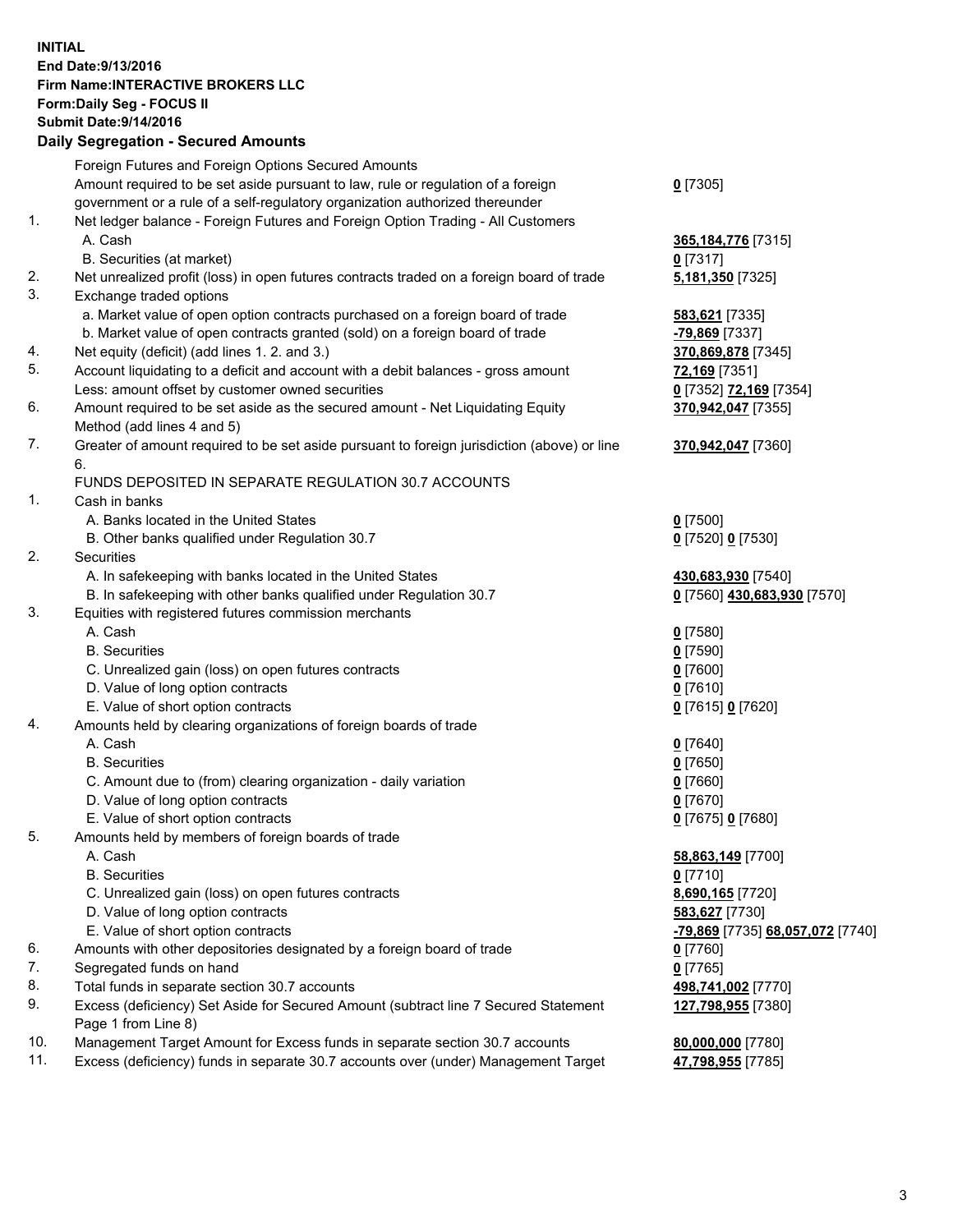**INITIAL End Date:9/13/2016 Firm Name:INTERACTIVE BROKERS LLC Form:Daily Seg - FOCUS II Submit Date:9/14/2016 Daily Segregation - Segregation Statement** SEGREGATION REQUIREMENTS(Section 4d(2) of the CEAct) 1. Net ledger balance A. Cash **3,038,710,253** [7010] B. Securities (at market) **0** [7020] 2. Net unrealized profit (loss) in open futures contracts traded on a contract market **5,151,739** [7030] 3. Exchange traded options A. Add market value of open option contracts purchased on a contract market **167,533,373** [7032] B. Deduct market value of open option contracts granted (sold) on a contract market **-237,116,306** [7033] 4. Net equity (deficit) (add lines 1, 2 and 3) **2,974,279,059** [7040] 5. Accounts liquidating to a deficit and accounts with debit balances - gross amount **57,352** [7045] Less: amount offset by customer securities **0** [7047] **57,352** [7050] 6. Amount required to be segregated (add lines 4 and 5) **2,974,336,411** [7060] FUNDS IN SEGREGATED ACCOUNTS 7. Deposited in segregated funds bank accounts A. Cash **138,359,603** [7070] B. Securities representing investments of customers' funds (at market) **2,006,646,490** [7080] C. Securities held for particular customers or option customers in lieu of cash (at market) **0** [7090] 8. Margins on deposit with derivatives clearing organizations of contract markets A. Cash **29,309,481** [7100] B. Securities representing investments of customers' funds (at market) **1,117,268,670** [7110] C. Securities held for particular customers or option customers in lieu of cash (at market) **0** [7120] 9. Net settlement from (to) derivatives clearing organizations of contract markets **3,543,243** [7130] 10. Exchange traded options A. Value of open long option contracts **167,533,274** [7132] B. Value of open short option contracts **-237,116,334** [7133] 11. Net equities with other FCMs A. Net liquidating equity **0** [7140] B. Securities representing investments of customers' funds (at market) **0** [7160] C. Securities held for particular customers or option customers in lieu of cash (at market) **0** [7170] 12. Segregated funds on hand **0** [7150] 13. Total amount in segregation (add lines 7 through 12) **3,225,544,427** [7180] 14. Excess (deficiency) funds in segregation (subtract line 6 from line 13) **251,208,016** [7190] 15. Management Target Amount for Excess funds in segregation **155,000,000** [7194] **96,208,016** [7198]

16. Excess (deficiency) funds in segregation over (under) Management Target Amount Excess